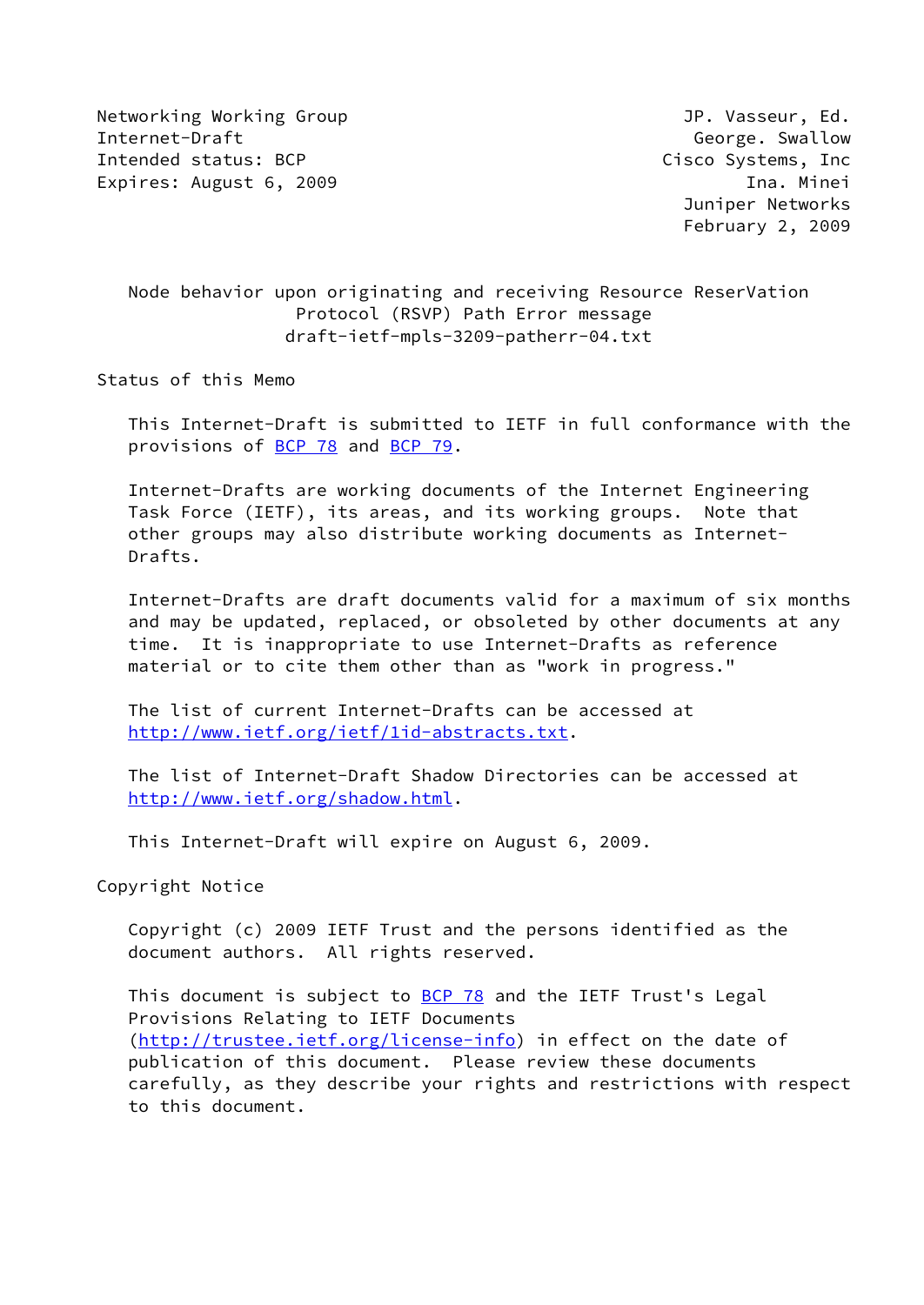## Internet-Draft [draft-ietf-mpls-3209-patherr-04.txt](https://datatracker.ietf.org/doc/pdf/draft-ietf-mpls-3209-patherr-04.txt) February 2009

### Abstract

 The aim of this document is to describe a common practice with regard to the behavior of a node sending a Resource ReserVation Protocol (RSVP) Traffic Engineering (TE) Path Error message and to the behavior of a node receiving an RSVP Path Error message for a preempted Multi-Protocol Label Switching (MPLS) Traffic Engineering Label Switched Path (TE LSP). This document does not define any new protocol extensions.

#### Requirements Language

 The key words "MUST", "MUST NOT", "REQUIRED", "SHALL", "SHALL NOT", "SHOULD", "SHOULD NOT", "RECOMMENDED", "MAY", and "OPTIONAL" in this document are to be interpreted as described in [RFC 2119 \[RFC2119](https://datatracker.ietf.org/doc/pdf/rfc2119)].

### Table of Contents

| 1. Introduction $\ldots \ldots \ldots \ldots \ldots \ldots \ldots \ldots \ldots \ldots$ |  |
|-----------------------------------------------------------------------------------------|--|
|                                                                                         |  |
| 2.1. Behavior at Detecting Nodes 4                                                      |  |
| 2.2. Behavior at Receiving Nodes 5                                                      |  |
|                                                                                         |  |
| 3. RSVP PathErr Messages For a Preempted TE LSP 5                                       |  |
|                                                                                         |  |
|                                                                                         |  |
|                                                                                         |  |
|                                                                                         |  |
|                                                                                         |  |
|                                                                                         |  |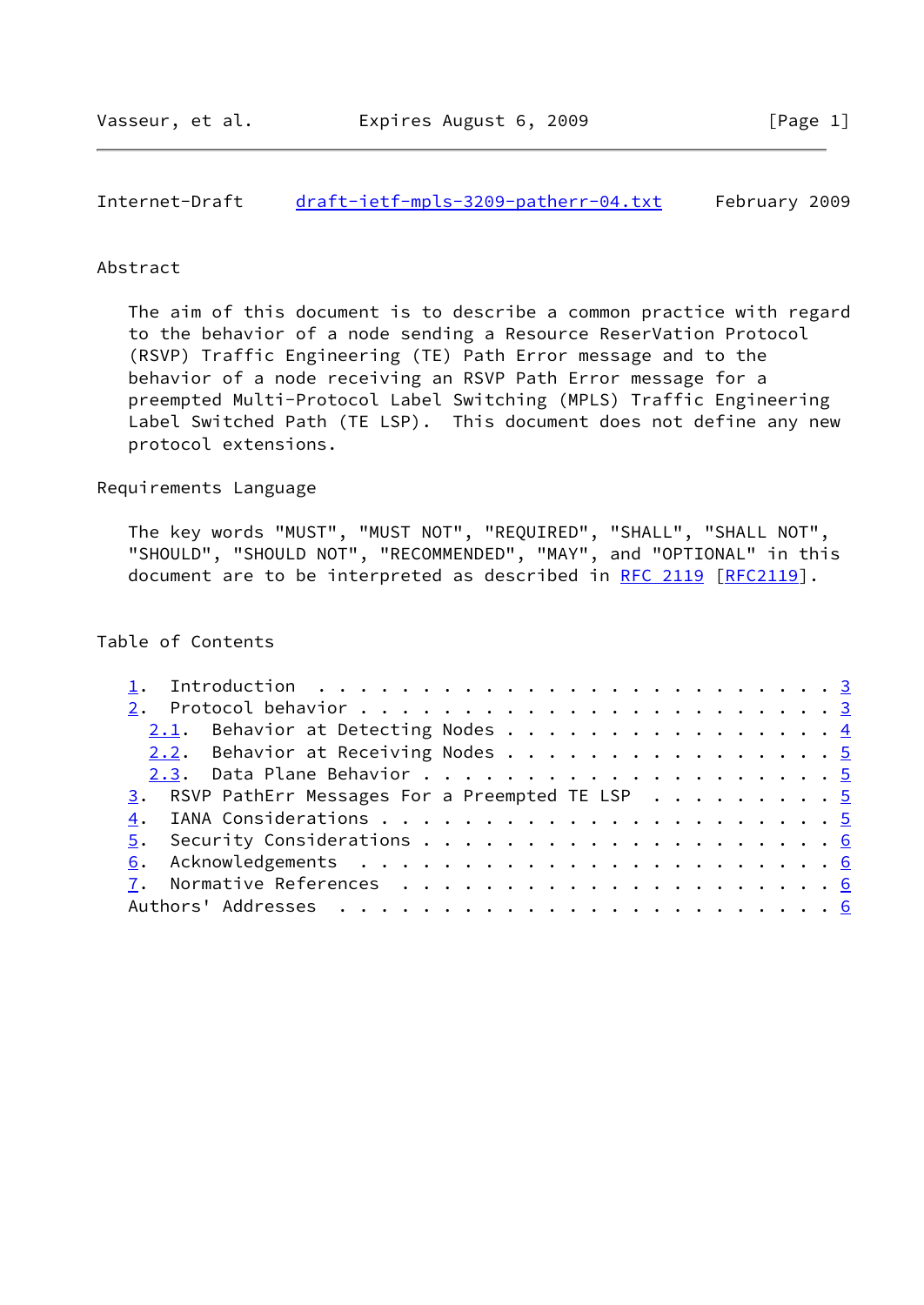Vasseur, et al. **Expires August 6, 2009** [Page 2]

<span id="page-2-1"></span>Internet-Draft [draft-ietf-mpls-3209-patherr-04.txt](https://datatracker.ietf.org/doc/pdf/draft-ietf-mpls-3209-patherr-04.txt) February 2009

### <span id="page-2-0"></span>[1](#page-2-0). Introduction

 The aim of this document is to describe a common practice with regard to the behavior of a node sending a Resource ReserVation Protocol (RSVP) Traffic Engineering (TE) Path Error message and to the behavior of a node receiving an RSVP Path Error message for a preempted Multi-Protocol Label Switching (MPLS) Traffic Engineering Label Switched Path (TE LSP).

 [RFC2205] defines two RSVP error message types: PathErr and ResvErr that are generated when an error occurs. Path Error Messages (PathErr) are used to report errors and travel upstream toward the head-end of the flow. Resv Error messages (ResvErr) travel downstream toward the tail-end of the flow.

 This document describes only PathErr message processing for the specific case of a preempted Traffic Engineering Label Switched Path (TE LSP) where the term preemption is defined in [\[RFC3209](https://datatracker.ietf.org/doc/pdf/rfc3209)].

# <span id="page-2-2"></span>[2](#page-2-2). Protocol behavior

 PathErr messages are routed hop-by-hop using the path state established when a Path message is routed through the network from the head-end to its tail-end.

As stated in [\[RFC2205](https://datatracker.ietf.org/doc/pdf/rfc2205)], PathErr messages do not modify the state of any node through which they pass; they are only reported to the head end of the TE LSP (Traffic Engineering Label Switched Path).

The format of the PathErr message as defined in  $[REC2205]$  is as follows:

 <PathErr message> ::= <Common Header> [ <INTEGRITY> ] <SESSION> <ERROR\_SPEC> [ <POLICY\_DATA> ...]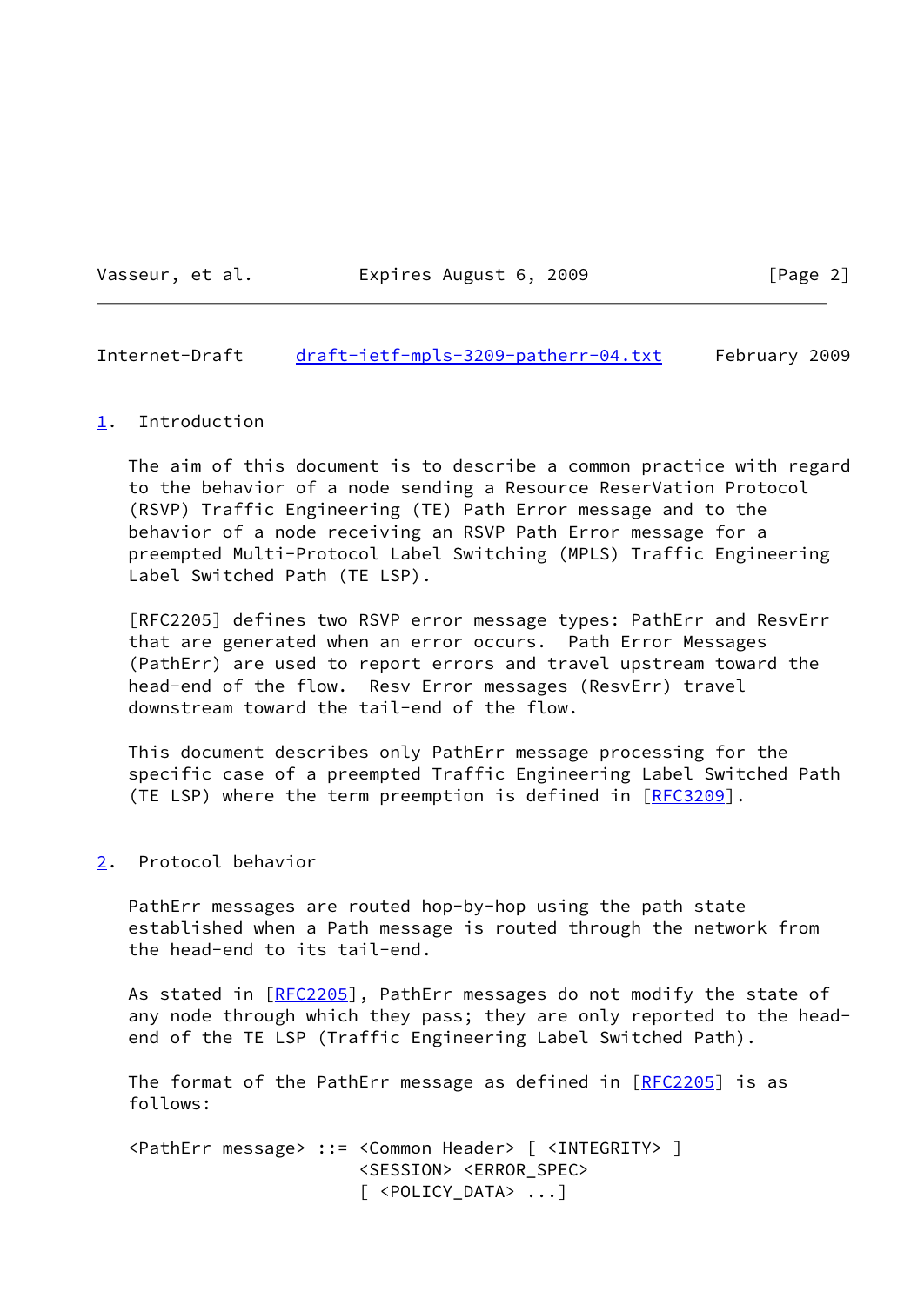[ <sender descriptor> ] <sender descriptor> ::= <SENDER TEMPLATE> <SENDER TSPEC> [ <ADSPEC> ]

The ERROR SPEC object includes the IP address of the node that detected the error (Error Node Address), and specifies the error through two fields. The Error Code field encodes the category of the error, for example, Policy Control Failure or Unknown object class. The Error Value field qualifies the error code to indicate the error with more precision.  $[REC3209]$  extends RSVP as defined in  $[REC2205]$ 

| Vasseur, et al. | Expires August 6, 2009 | [Page 3] |
|-----------------|------------------------|----------|
|-----------------|------------------------|----------|

<span id="page-3-0"></span>Internet-Draft [draft-ietf-mpls-3209-patherr-04.txt](https://datatracker.ietf.org/doc/pdf/draft-ietf-mpls-3209-patherr-04.txt) February 2009

 for the management of Multi-Protocol Label Switching (MPLS) Traffic Engineered Label Switched Paths (TE-LSPs). [\[RFC3209](https://datatracker.ietf.org/doc/pdf/rfc3209)] specifies several additional conditions that trigger the sending of a RSVP PathErr message for which new error codes and error values have been defined that extend the list defined in [\[RFC2205](https://datatracker.ietf.org/doc/pdf/rfc2205)]. The exact circumstances under which a TE LSP is preempted and such PathErr messages are sent are defined in [\[RFC3209](https://datatracker.ietf.org/doc/pdf/rfc3209)] and will not be repeated here.

 Values for the Error Code and Error Value fields defined in [\[RFC2205](https://datatracker.ietf.org/doc/pdf/rfc2205)], [[RFC3209\]](https://datatracker.ietf.org/doc/pdf/rfc3209), and other documents are maintained in a registry by the IANA.

The error conditions fall into two categories:

- o Fatal errors represent disruptive conditions for a TE LSP,
- o Non-fatal errors are non-disruptive conditions which have occurred for this TE LSP

Additionally, PathErr messages may be used in two circumstances:

- o During TE LSP establishment,
- o After a TE LSP has been successfully established.

 Nodal behavior is dependent on which combination of the four cases listed above applies. The following sections describe the expected behavior at nodes that perform a preemption action for a TE LSP (and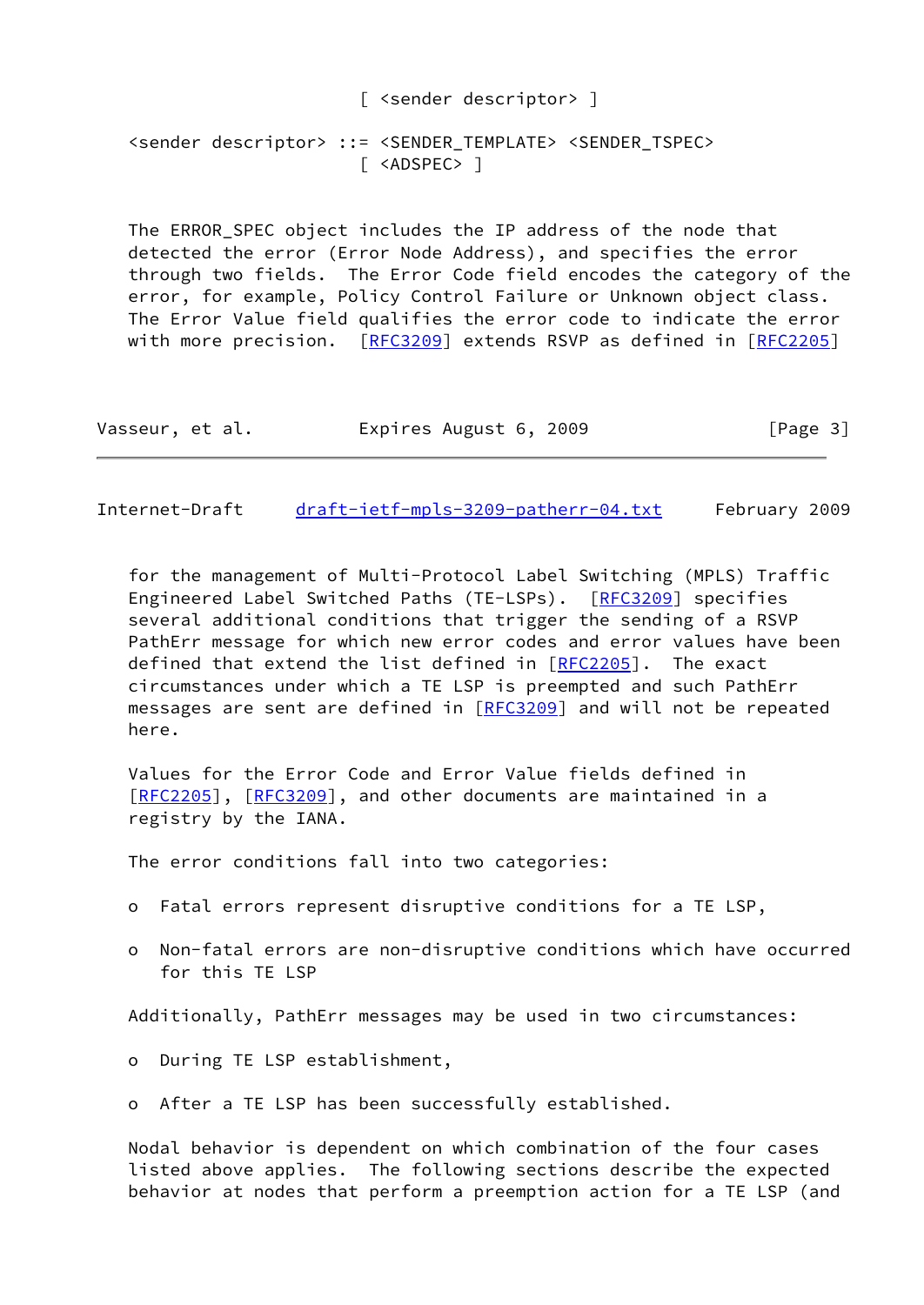therefore report using error PathErr messages), and at nodes that receive PathErr messages. This text is a clarification and re statement of the procedures set out in [\[RFC3209](https://datatracker.ietf.org/doc/pdf/rfc3209)] and does not define any new behavior.

### <span id="page-4-0"></span>[2.1](#page-4-0). Behavior at Detecting Nodes

 In the case of fatal errors, the detecting node must send a PathErr message reporting the error condition, and must clear the corresponding Path and Resv (control plane) states. A direct implication is that the data plane resources of such a TE LSP are also released, thus resulting in traffic disruption. It should be noted, however, that in fatal error cases, the LSP has usually already failed in the data plane, and traffic has already been disrupted. When the error arises during LSP establishment, the implications are different to when it arises on an active LSP since no traffic flows until the LSP has been fully established. In the case of non-fatal errors, the detecting node should send a PathErr message, and must not clear control plane or data plane state.

| Vasseur, et al. | Expires August 6, 2009 | [Page 4] |
|-----------------|------------------------|----------|
|-----------------|------------------------|----------|

<span id="page-4-2"></span>Internet-Draft [draft-ietf-mpls-3209-patherr-04.txt](https://datatracker.ietf.org/doc/pdf/draft-ietf-mpls-3209-patherr-04.txt) February 2009

### <span id="page-4-1"></span>[2.2](#page-4-1). Behavior at Receiving Nodes

 Nodes that receive PathErr messages are all of the nodes along the path of the TE LSP upstream of the node that detected the error. This includes the head-end node. In accordance with [\[RFC2205](https://datatracker.ietf.org/doc/pdf/rfc2205)] a node receiving a PathErr message takes no action upon it and consequently it must not clear Path or Resv control plane or data plane state. This is true regardless of whether the error condition reported by the PathErr is fatal or non-fatal. RSVP states should only be affected upon receiving a PathTear or ResvTear message, or in the event of a Path or Resv state timeout. Further discussion of the processing of these events is outside the scope of this document. Note that [[RFC3473](https://datatracker.ietf.org/doc/pdf/rfc3473)] defines a Path\_State\_Removed flag in the ERROR\_SPEC object carried on a PathErr message. This field may be set to change the behavior of upstream nodes that receive the PathErr message. When set, the flag indicates that the message sender has removed Path state (and any associated Resv and data plane state) for the TE LSP. The message receiver should do likewise before forwarding the message, but may retain state and clear the flag before forwarding the message.

<span id="page-4-3"></span>[2.3](#page-4-3). Data Plane Behavior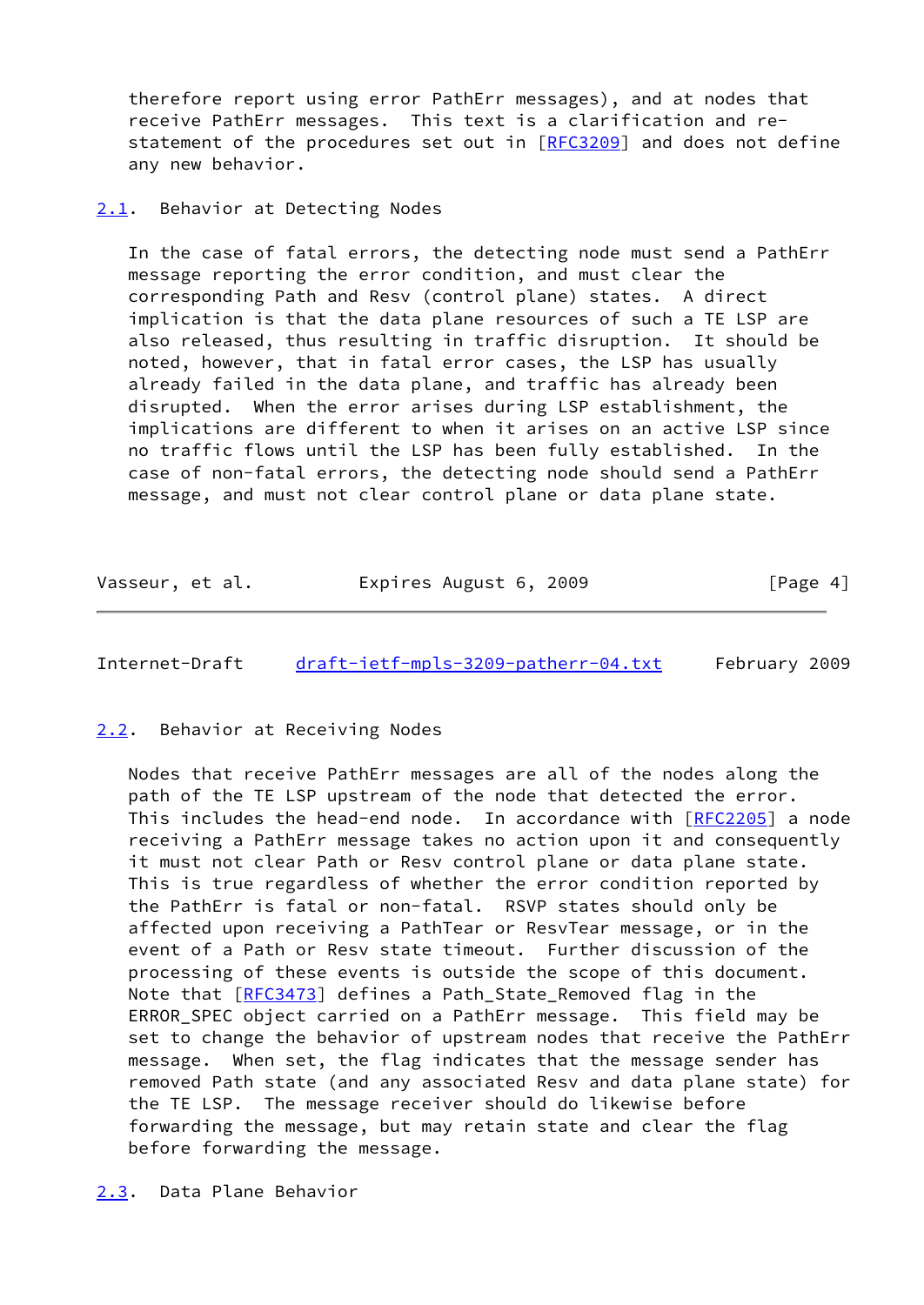Any node clearing either or both the Path or the Resv state of a TE LSP MUST also free up the data plane resources allocated to the corresponding TE LSP.

<span id="page-5-0"></span>[3](#page-5-0). RSVP PathErr Messages For a Preempted TE LSP

Two Error-code can be used to report a preempted TE LSPs:

- o As defined in [\[RFC2750](https://datatracker.ietf.org/doc/pdf/rfc2750)]:Error Code=2: "Policy Control Failure", Error Value=5 "Flow was preempted"
- o As defined in [\[RFC2205](https://datatracker.ietf.org/doc/pdf/rfc2205)], Error Code=12: "Service preempted"

In both cases, these are fatal errors.

<span id="page-5-1"></span>[4](#page-5-1). IANA Considerations

 This document does not define any new protocol extensions and thus no action is requested to IANA.

| Vasseur, et al. | Expires August 6, 2009 | [Page 5] |
|-----------------|------------------------|----------|
|-----------------|------------------------|----------|

<span id="page-5-3"></span>Internet-Draft [draft-ietf-mpls-3209-patherr-04.txt](https://datatracker.ietf.org/doc/pdf/draft-ietf-mpls-3209-patherr-04.txt) February 2009

# <span id="page-5-2"></span>[5](#page-5-2). Security Considerations

 This document does not define any new procedures, but clarifies those defined in other documents where security considerations are already specified. This document does not raise specific security issues beyond those of existing MPLS-TE. By clarifying the procedures, this document reduces the security risk introduced by non-conformant implementations.

<span id="page-5-4"></span>[6](#page-5-4). Acknowledgements

 The author would like to thank Carol Iturralde, Ashok Narayanan, Rom Reuther and Reshad Rahman.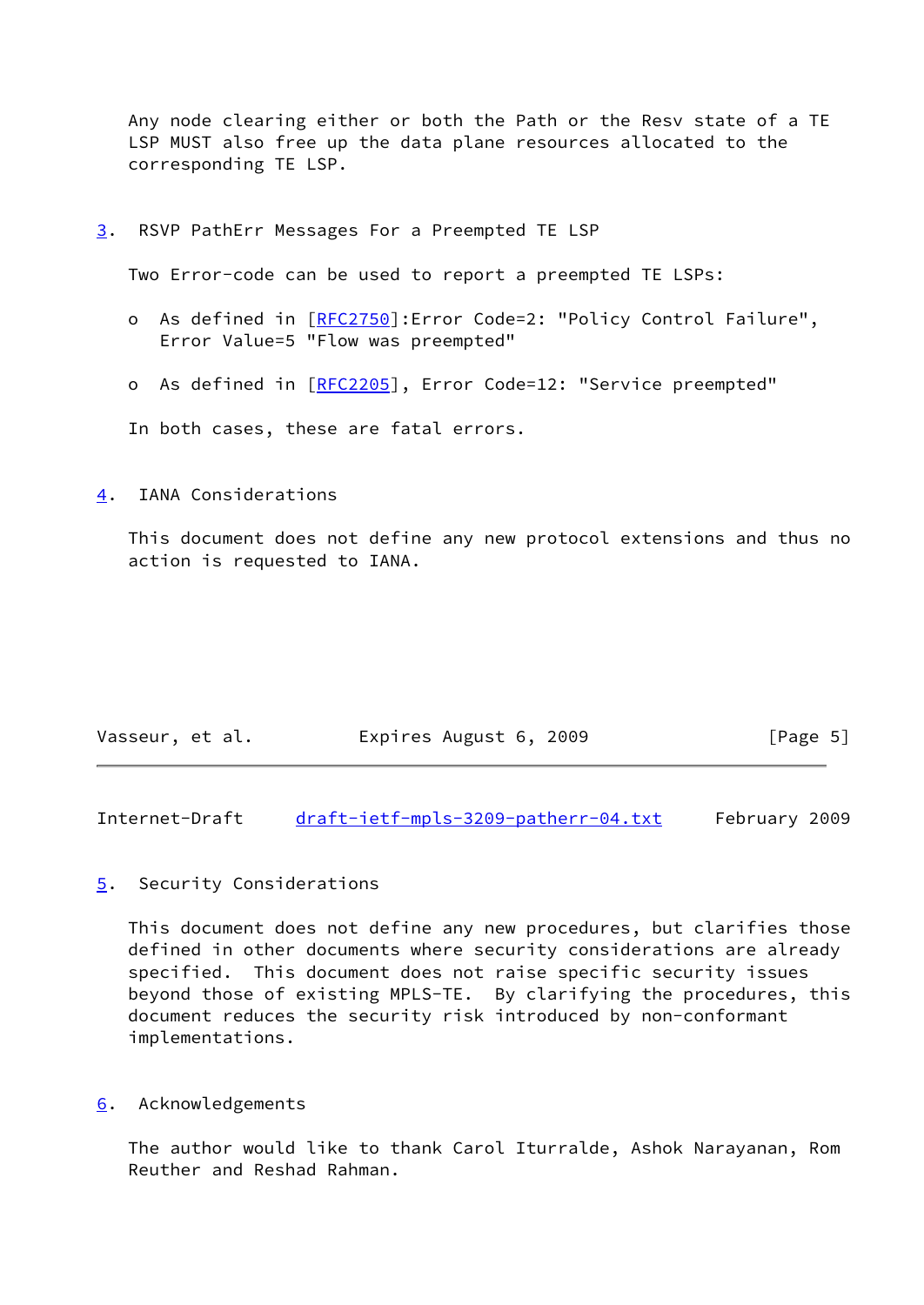### <span id="page-6-0"></span>[7](#page-6-0). Normative References

- [RFC2119] Bradner, S., "Key words for use in RFCs to Indicate Requirement Levels", [BCP 14](https://datatracker.ietf.org/doc/pdf/bcp14), [RFC 2119](https://datatracker.ietf.org/doc/pdf/rfc2119), March 1997.
- [RFC2205] Braden, B., Zhang, L., Berson, S., Herzog, S., and S. Jamin, "Resource ReSerVation Protocol (RSVP) -- Version 1 Functional Specification", [RFC 2205](https://datatracker.ietf.org/doc/pdf/rfc2205), September 1997.
- [RFC2750] Herzog, S., "RSVP Extensions for Policy Control", [RFC 2750,](https://datatracker.ietf.org/doc/pdf/rfc2750) January 2000.
- [RFC3209] Awduche, D., Berger, L., Gan, D., Li, T., Srinivasan, V., and G. Swallow, "RSVP-TE: Extensions to RSVP for LSP Tunnels", [RFC 3209](https://datatracker.ietf.org/doc/pdf/rfc3209), December 2001.
- [RFC3473] Berger, L., "Generalized Multi-Protocol Label Switching (GMPLS) Signaling Resource ReserVation Protocol-Traffic Engineering (RSVP-TE) Extensions", [RFC 3473](https://datatracker.ietf.org/doc/pdf/rfc3473), January 2003.

Authors' Addresses

 JP Vasseur (editor) Cisco Systems, Inc 1414 Massachusetts Avenue Boxborough, MA 01719 USA

Email: jpv@cisco.com

| Vasseur, et al. | Expires August 6, 2009 | [Page 6] |
|-----------------|------------------------|----------|
|-----------------|------------------------|----------|

Internet-Draft [draft-ietf-mpls-3209-patherr-04.txt](https://datatracker.ietf.org/doc/pdf/draft-ietf-mpls-3209-patherr-04.txt) February 2009

 George Swallow Cisco Systems, Inc 1414 Massachusetts Avenue Boxborough, MA 01719 USA

Email: swallow@cisco.com